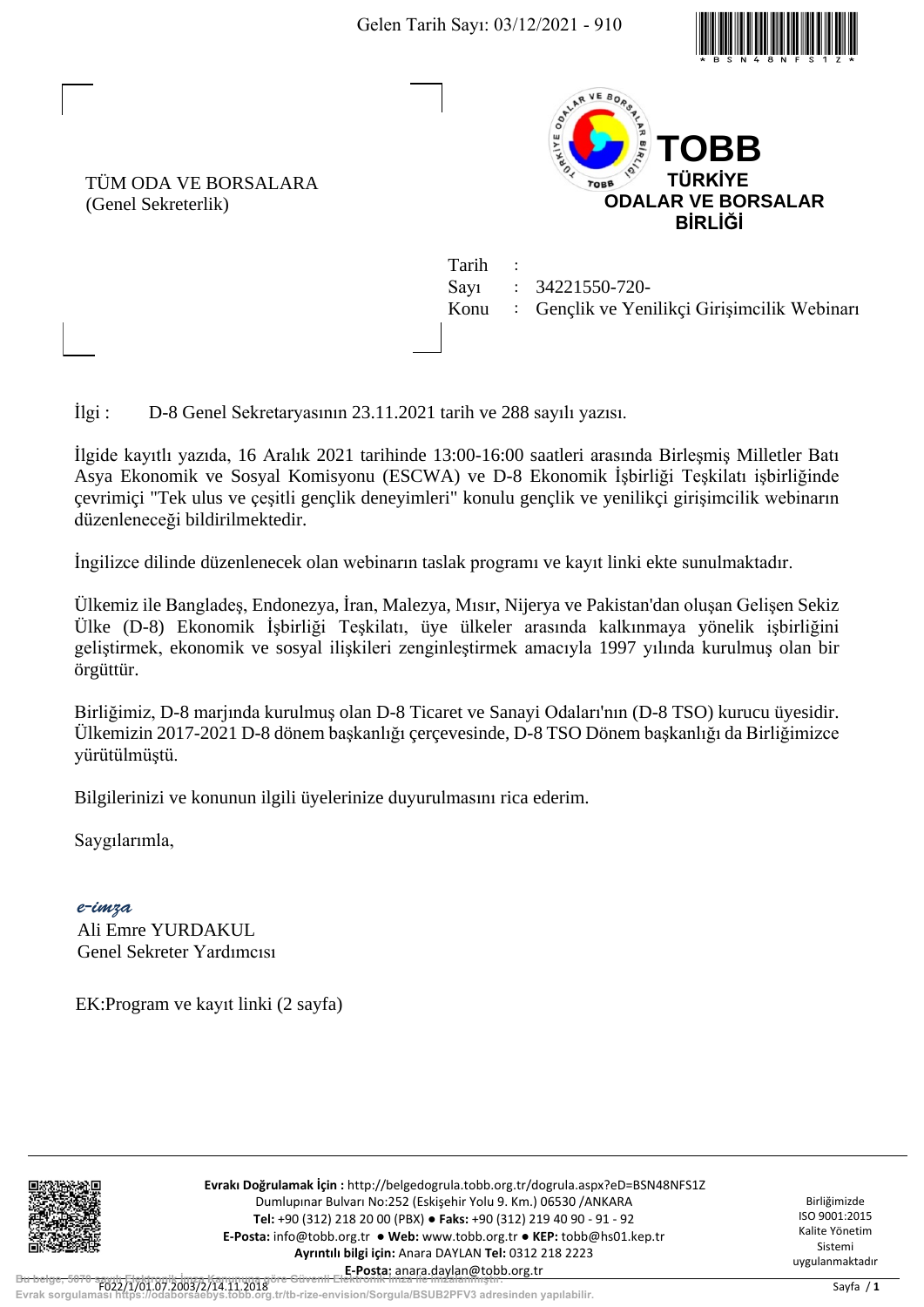# **The first ESCWA- D-8 joint Webinar on Youth and innovative entrepreneurship**

#### **"One Nation and various youth experiences"**

**Venue**: virtual ( moderator by D-8 Secretariat in Istanbul)

**Time**: 16 December 2021 from 1.00pm to 4.00 pm (Istanbul time)

### **Language**: English

### **Objectives**:

- 1- Introducing the D-8 Organization and its experience in mainstreaming the UNSDG's in its activities and helping the Member states to achieve them.
- 2- Introducing the UNSDGs to the youth and stressing the social significance of these goals and the challenges facing implementing them.
- 3- Training the youth on how to mainstream the UNSDGs in their projects.
- 4- Allowing some youth groups from the D-8 Member states to present their initiative and projects and evaluating these initiatives by an Expert to help the youth to incorporate the UNSG's in their projects in a way that serve the society.

### **The Program**:

The webinar is 3 hours divided into two parts.

The first part lasts one hour, and is dedicated for introducing the UNSDG's, the role of the youth in implementing them, highlighting the D-8 experience in mainstreaming the UNSDG's in its activities, explaining the concept of sustainable development and its challenges, and highlighting the role of the ESCWA Entrepreneurship center in assisting the youth and the societies to realize these goals

The second part lasts two hours and is dedicate to listening to the youth presenting their Initiatives and projects (5 projects each presentation lasts 15 min) followed by half an hour where an expert will evaluate these initiatives and how the UNSDGs can be mainstreamed in them. The last 15 minutes is to conclude by a declaration.

# **Technical details:**

# **Registration link :<https://forms.gle/g1VJ7GCF2WAt9urs8>**

Zoom link : <https://us02web.zoom.us/j/84537838746?pwd=OXA5dWh5N3FlY0U0T0VVVE1pcGZwZz09> Meeting ID : 845 3783 8746 Passcode : 408692

# **The detailed tentative program is as follows**:

1- Welcoming statement by the D-8 Secretary General (10 min).